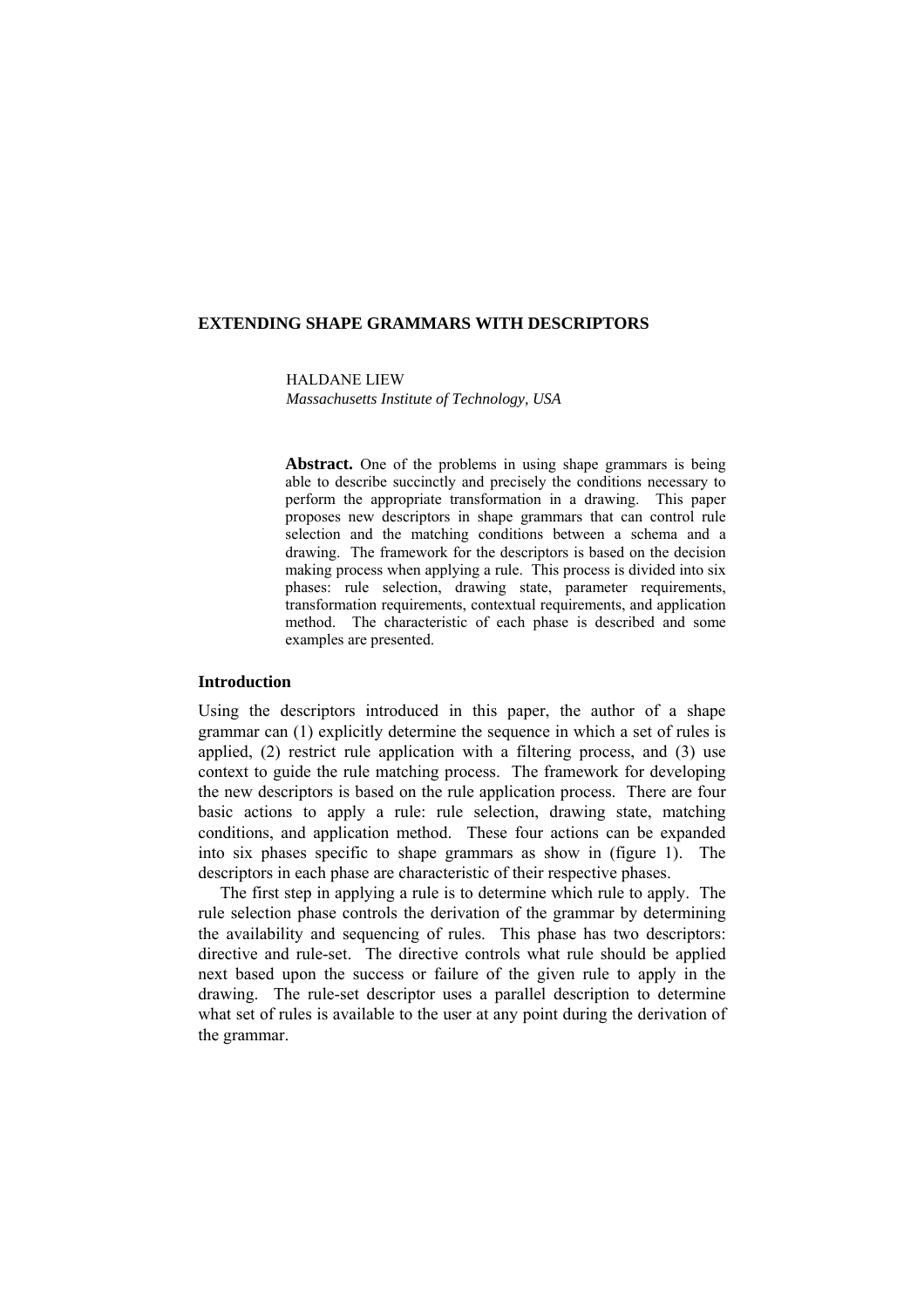

*Figure 1.* The six phases of the rule application process. The corresponding descriptors for each phase are shown in italics.

Once a rule is selected, the user has to determine where to apply the rule. The drawing state phase determines what portions of the drawing can be used for rule application. The two descriptors in this phase are label-filter and focus. Label-filter controls which labeled shapes are applicable based on the labeled shapes in the left-hand schema of a rule. The labeled shapes in the drawing that are not part of the left-hand schema are temporarily removed. The focus descriptor restricts the application of a rule to specific areas of the drawing demarcated by a special focus labeled polygon. A rule can only apply to the areas inside the polygons.

The next three phases, parameter requirements, transformation requirements, and contextual requirements, combine together to determine the matching conditions for finding a subshape in the drawing. In order for there to be a match, the requirements of all three phases must be fulfilled. The parameter requirements phase determines what values are assigned to the parameters of a schema in order to match a subshape in the drawing. The transformation requirements phase determines what combinations of transformations are necessary to match a subshape in the drawing. There are no new descriptors in these two phases.

The contextual requirements phase adds an additional constraint that determines if the context of the subshape satisfies a predicate. This phase has two descriptors: maxline and zone. The maxline descriptor specifies that a line in the subshape has to be a maximal line in the drawing. The zone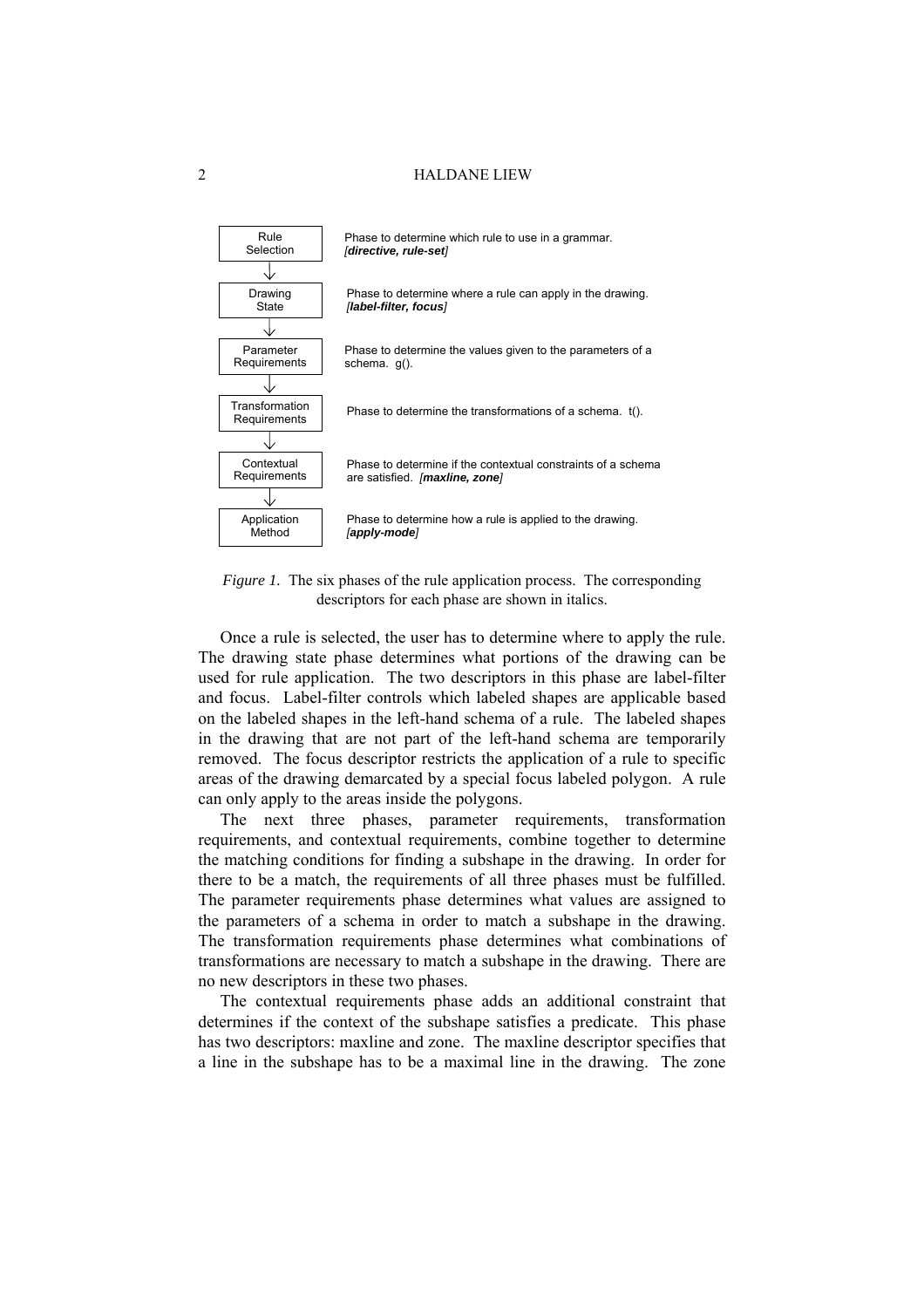descriptor associates an area of the schema with a predicate function which can be used to test portions of a drawing relative to the subshape. A commonly used predicate function is the void function which tests if the area relative to the subshape is void of all shapes.

The application method phase is the last phase in the rule application process. This phase determines how a set of subshapes can be applied to the drawing. Typically, the user applies the rule to one selected subshape, but there are other possibilities such as a parallel application where the rule applies to all the subshapes in a drawing. The only descriptor in the application method phase is apply-mode.

There are descriptors for every phase except the parameter requirements and transformation requirements phases. The other phases have one or more descriptors for a total of seven new descriptors: directive, rule-set, labelfilter, focus, maxline, zone, and apply-mode. The rest of this paper will provide details of each phase and any corresponding new descriptors. The explanations will start in reverse order from the application method phase to the rule selection phase.

# **Application method phase**

The application method phase determines how a set of subshapes is applied to a drawing. There can be many different subshape matches between the left-hand schema of a rule and the drawing. Typically only one subshape is used but there are other possibilities such as a parallel application which would apply all subshapes at the same time. The descriptor, apply-mode, allows the author of a grammar to specify what type of application a rule should have.

#### APPLY-MODE

The apply-mode descriptor has three options named single, parallel, and random. The single option allows the user to select one of the subshapes for application. Figure 2B shows the selection of a single 2x2 square in the upper right hand corner using the rule in figure 2A.

The second option is parallel. This option will apply the rule to all possible subshapes in the drawing. In a 3x3 square grid, there are 14 different square subshapes. A derivation showing the effects of a parallel application using the rule in figure 2A is shown in figure 2C.

The third option is named random. With this option, any subshape can be applied to the drawing. The subshape can be randomly selected by the user or if used in conjunction with a shape grammar interpreter, a computer can randomly select the subshape (Chase 1989, 2002). This option can also be used when all subshapes are known to produce an equivalent shape in spite of differences in parameters and transformations. An example of this is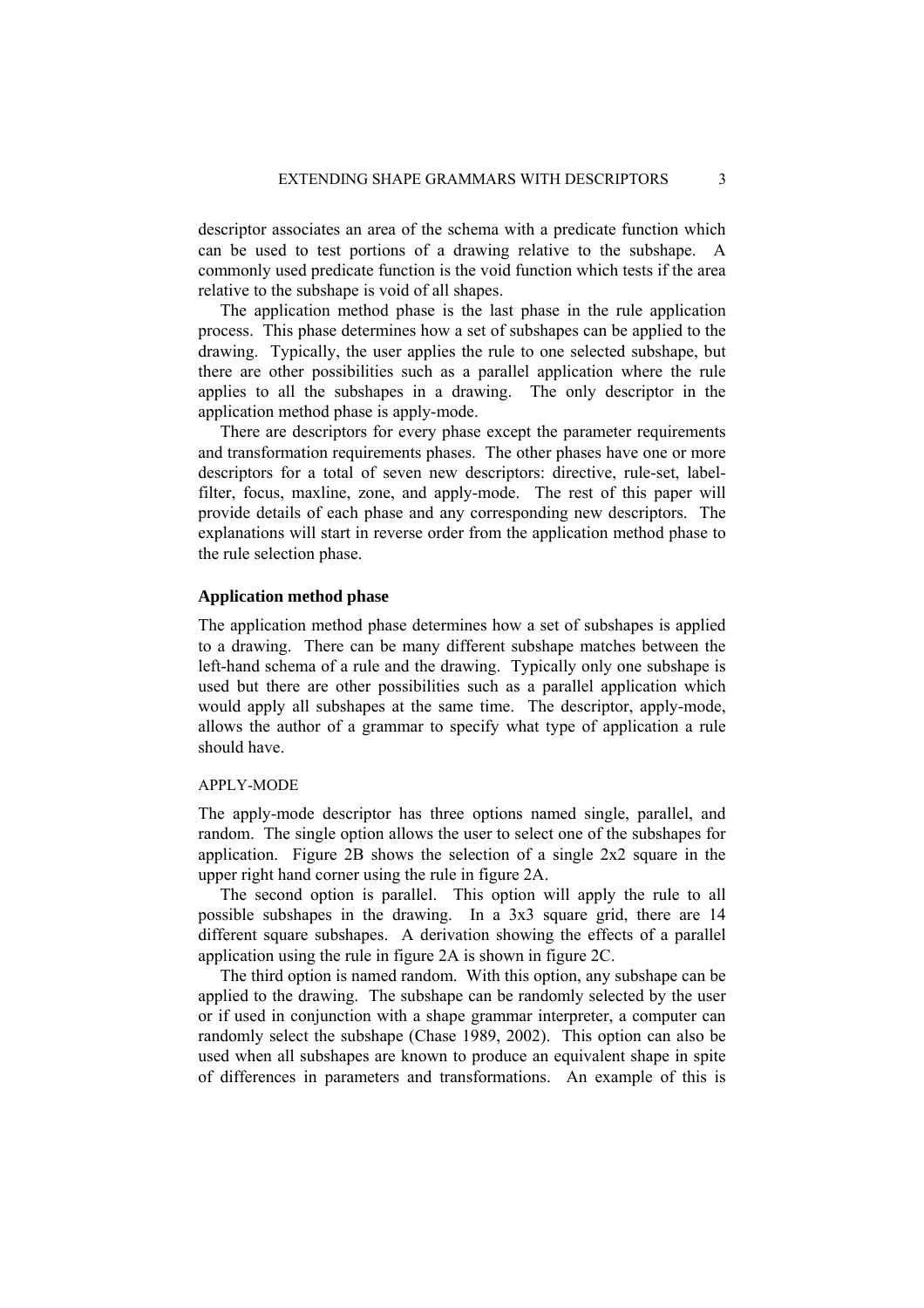shown in figure 2D where the application of the rule in figure 2A will produce the same result regardless of which transformation is selected.



*Figure 2.* (A) Rule that finds a square and places a circle in the middle of it. (B) The derivation of the rule when the apply-mode is single. Here the user has selected the upper right-hand square. (C) The derivation of the rule when the apply-mode is parallel. A circle is placed in all 14 squares. (D) The derivation of the rule when

the apply-mode is random. All possible matches produce the same result.

# **Contextual requirements phase**

The matching conditions between a schema and the drawing are traditionally determined by the parameter function g() and the transformation function t() which correspond to the parameter requirements and transformation requirements phases. The third phase, contextual requirements, provides additional matching constraints for the determination of a subshape based on the context of the subshape in the drawing. These three phases, in combination, determine the matching conditions of a schema.

One of the difficulties in using shape grammars is that the matching conditions between the schema and the drawing works only on the shapes found. It is not easy to define a schema that uses the surround conditions of the subshape as part of the matching constraint. For instance, suppose the author of a grammar wanted to define a schema that found rectangles that were clear of any shapes on the inside.

This is difficult to define in the shape grammar language because there is no direct convention that states that the inside of a subshape found in the drawing must be empty of shapes. Instead such a condition could be defined using a series of compound rules that combine shapes along with a parallel description grammar (Knight 2003). The function in the parallel description grammar is the algorithm that would determine if the inside of the rectangle is void of any shapes. Other techniques include, adding additional geometries or labels, constraining the transformations, or varying the parametric values in order to isolate the desired condition.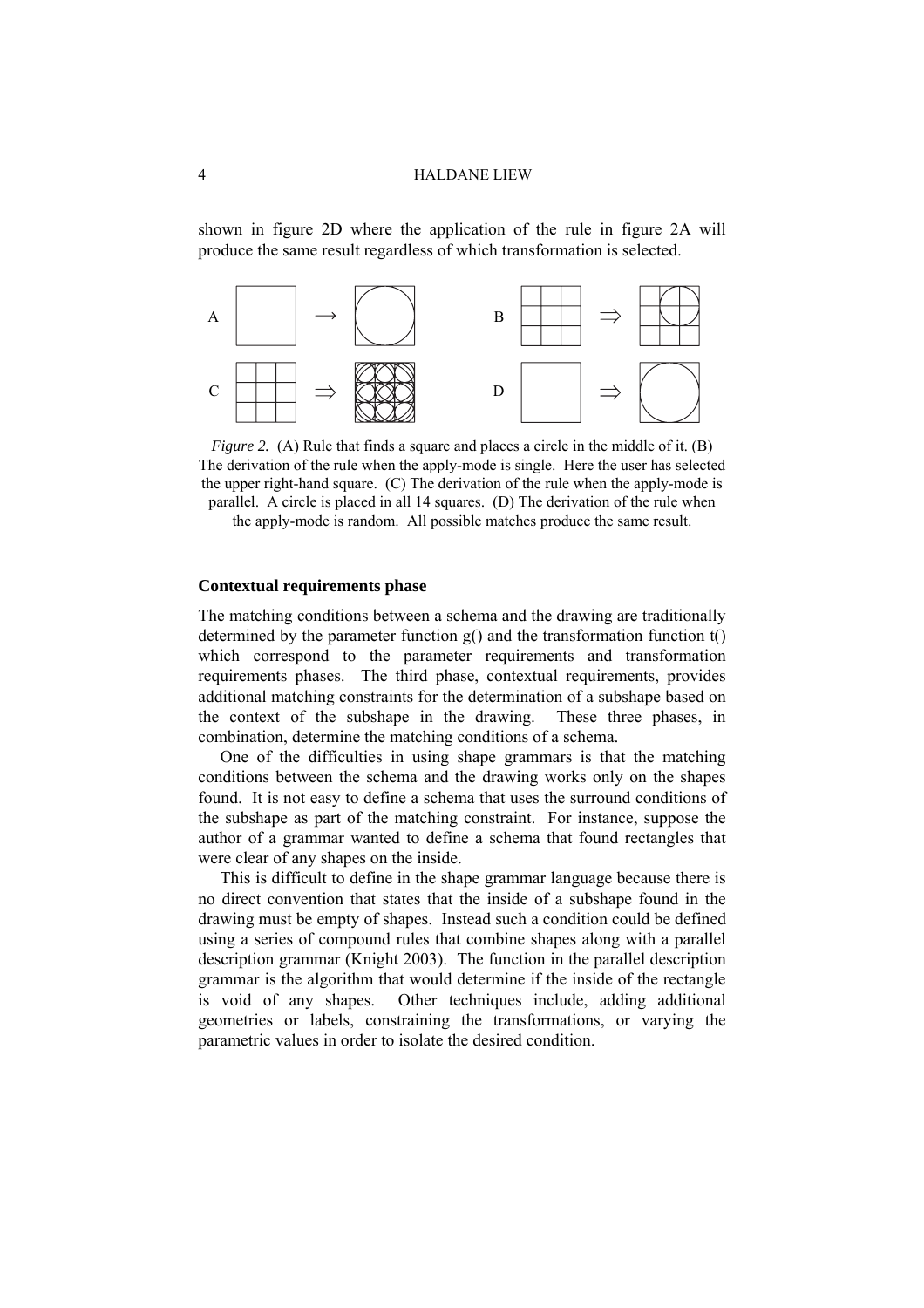Notice that these techniques complicate the situation and deviate from the simplicity of the original condition which is succinctly stated as finding a rectangle that is clear of any shapes on the inside. Instead of relying on compound rules with parallel description grammars or using transformation and parameter restrictions, the descriptors in the contextual requirements phase rely on the visual properties of the subshapes. Determining if the inside of a rectangle subshape is empty is a visual property of the subshape relative to the drawing.

There are two descriptors in the contextual requirements phase: maxline and zone. Maxline constrains a line in the subshape to be a maximal line. The zone descriptor evaluates a predicate function against an area of the drawing defined relative to the subshape. This method allows subshapes in a drawing to assess the surrounding conditions. The zone descriptor can directly define a schema that finds rectangles with no shapes on the inside.

### MAXLINE

The maxline descriptor adds an additional constraint that the matching subshape line must be a maximal line. By definition, a maximal line is a line that can not be embedded in another line. The use of the maxline descriptor allows the author of a grammar to specify that a line in the subshape is a line that is not a smaller portion of a larger line in the drawing.

For example, figure 3A shows a rule where the left-hand schema is a square composed of maxline lines. By using this rule only one subshape, the outer square, can be found because of the restriction that all the lines in the square must be maximal lines (figure 3B). A parallel application of the rule without the maxline descriptor would result with a circle in all 14 possible squares as shown in figure 2C. The use of the maxline descriptor therefore defines a schema that differentiates the larger outer square from the smaller inner squares in the drawing.



*Figure 3.* (A) Rule where the left-hand shape is composed of lines with the maxline descriptor. (B) The parallel application of the rule on a 3x3 grid. Only the larger outer square is possible for selection.

Another key use of the maxline descriptor is to define schemata that are determinate. A determinate schema is one that has a finite number of subshapes in a drawing. An indeterminate schema has an infinite number of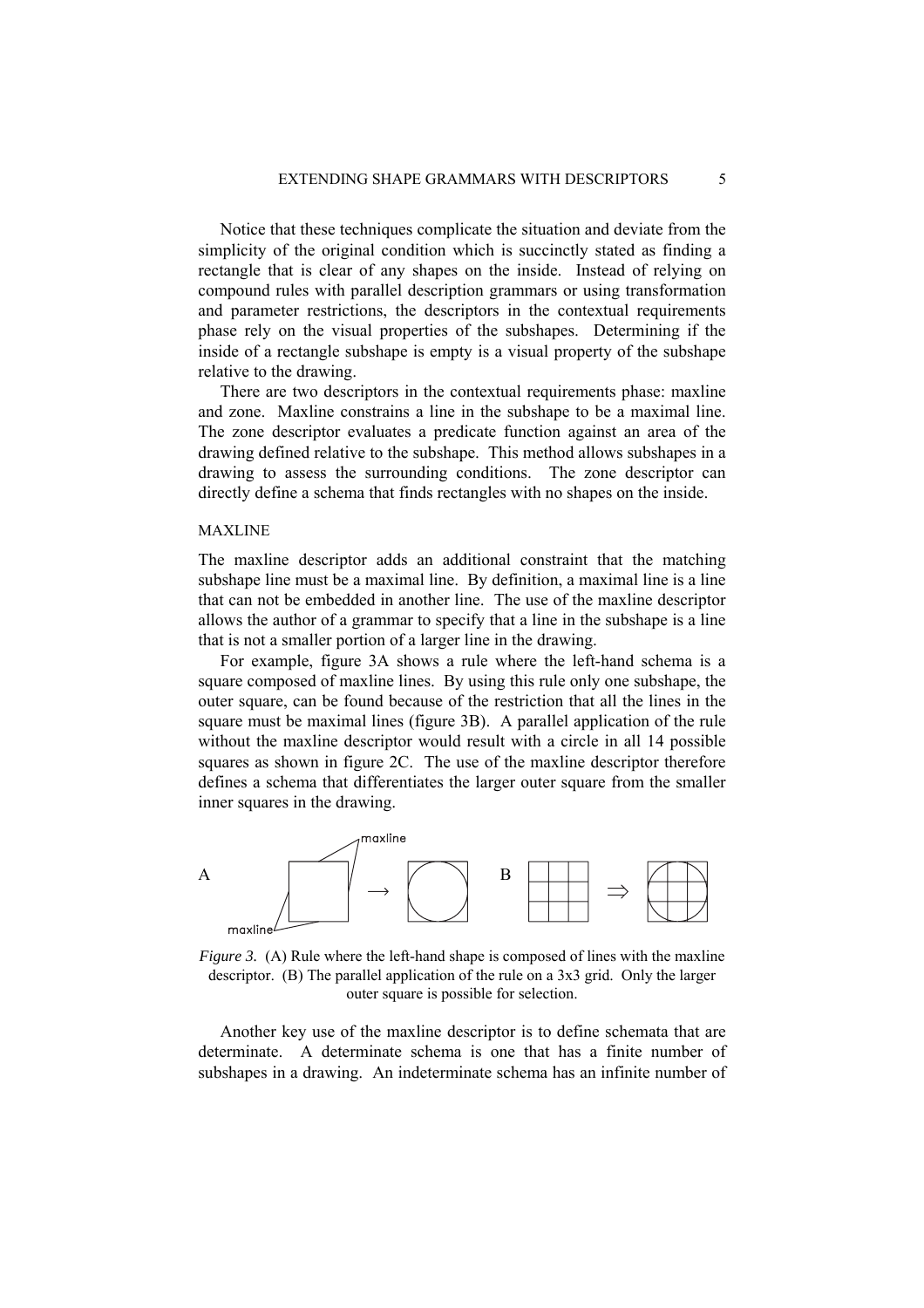subshapes. A schema composed of only one line is indeterminate because there are an infinite number of lengths that can be embedded in a line. Often times, a determinate shape is desired to fix the number of possibilities. The maxline descriptor can be used to make a line a determinate shape.

The descriptors are based on the shape grammar language. Therefore, the same effect can be achieved without the use of the new descriptors. To describe a schema that finds a maximal line without the use of the maxline descriptor requires thinking about how to specify the same conditions using the transformation and parameter components. The maxline descriptor is the equivalent to restricting the scaling factor of the line to be at 100%. In other words, the line must match the entire line.

The descriptors in this phase can be considered shortcuts for the equivalent definitions in the shape grammar language. But more importantly the descriptors describe a rule by emphasizing certain visual conditions as opposed to emphasizing the descriptive methods of the shape grammar language. For the maxline descriptor it is the difference between seeing a line as a whole versus seeing the line as a scaling factor of 100%.

### ZONE

The zone descriptor adds an additional constraint on the matching conditions of a schema in the form of a predicate function. With the use of the zone descriptor, not only must the geometry of the schema be embedded in the drawing, the predicate must also be true. The predicate function evaluates a marked area of the schema to determine if the predicate is true or false. By using the zone descriptor, the schema can use the context of the drawing in which the subshape is found as part of the constraints.

A commonly used function is the void function which states that the demarcated area must be void of any shape. The void zone enables the schema to detect empty spaces relative to the subshapes found in the drawing. Other computational formalisms, such as structure grammars (Carlson and Woodbury 1992), have also used the concept of a void.

The void zone can be used to differentiate subshapes in a drawing as demonstrated in figure 4. Suppose the author of a grammar wants a rule that will pick out only the nine smaller squares in a 3x3 grid. Using the rule in figure 2A will find all 14 different types of squares. In order to find only the nine smaller squares, the rule in figure 4A is used which has a void zone to demarcate that the area inside the square must be empty. A parallel application of the rule is shown in figure 4B.

The use of the void zone therefore differentiates the smaller squares from the larger squares. This occurs because whenever a larger square is selected, the void zone constraint rejects the subshape since there are lines in the interior of the square. In other words, the void predicate function returns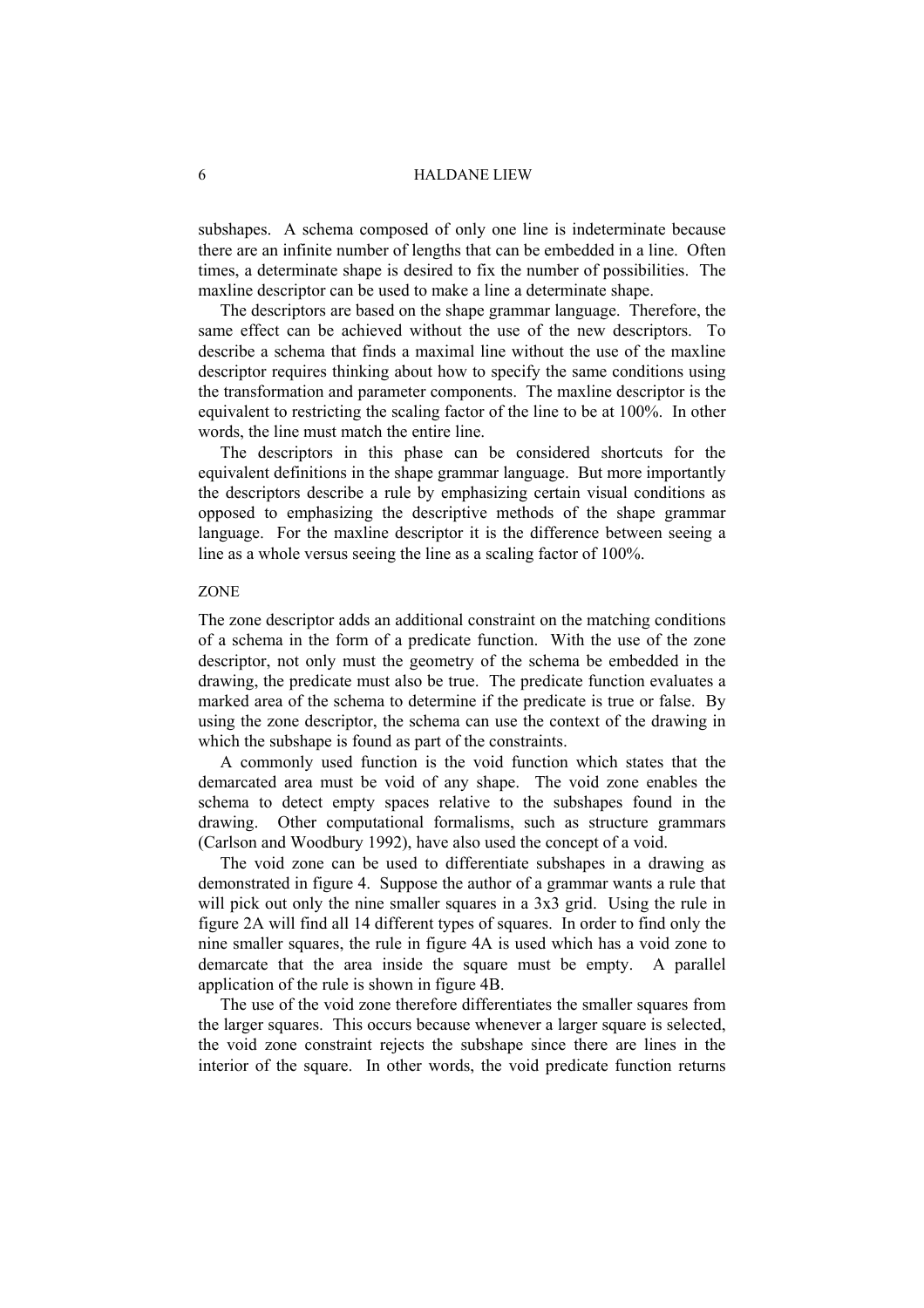false. The void zone can also be used to distinguish other types of squares in the grid. To define a schema that selects only the corner squares, one could use the rule in figure 4C.

The difference between figure 4A and 4C is that the void zone in figure 4C has been enlarged to cover one corner of the square. A corner square has the characteristic that one corner of the square does not have any protruding lines. By expanding the void zone to cover one corner, the rule is guaranteed to select only the corner squares. A parallel application is shown in figure 4D. A similar approach is used to define a rule that finds only the edge squares as shown in figures 4E and 4F.



*Figure 4.* (A) A rule that finds a square such that the inside of the square is void of all shapes. (B) The parallel application of figure 4A. (C) A rule that finds a corner square. (D) The parallel application of figure 4C. (E) A rule that finds an edge square. (F) The parallel application of figure 4E.

### **Transformation requirements phase**

The transformation requirements phase determines what transformations are necessary in order to have a subshape match in the drawing. This phase corresponds with the t() function. There are no new descriptors in this phase. The transformations include translation, rotation, reflection and scaling. Restrictions can be stipulated by specifying a value such as setting the scaling factor to be 100%, which is the equivalent of the maxline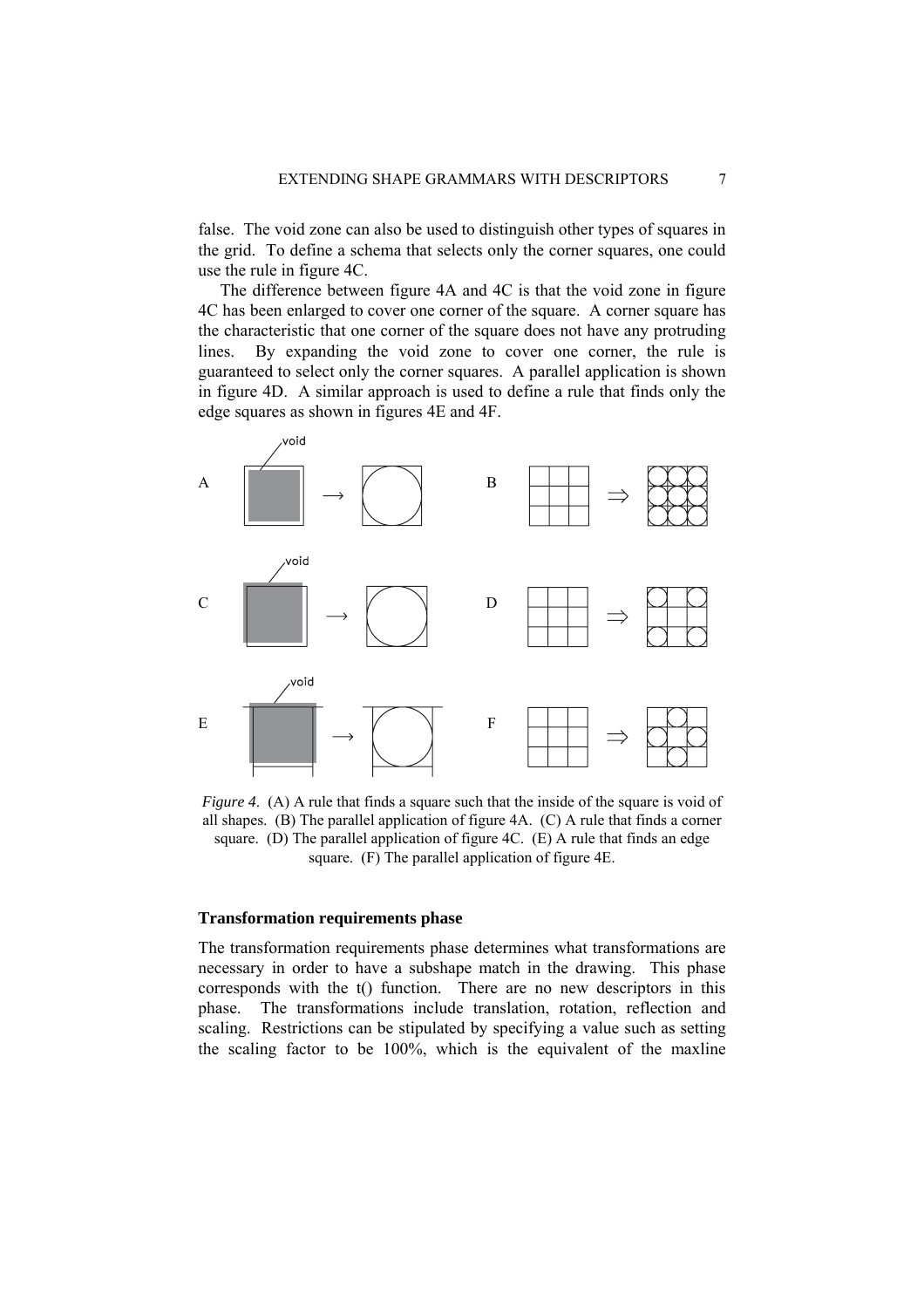descriptor, or by specifying the type of transformations to use such as all transformations except for reflection.

## **Parameter requirements phase**

The parameter requirements phase corresponds with the g() function and determines what values are given to the parameters of a schema in order to have a subshape match in the drawing. There are no new descriptors in this phase. A common use of the g() function is to determine the parameters for the size of a shape. Restrictions can be placed on the parameters to match certain types of subshapes in the drawing.

## **Drawing state phase**

The drawing state phase determines where a rule can and can not apply by altering the state of the drawing. Typically, the entire drawing is used to look for a possible subshape match between the left-hand schema of a rule and the drawing. But sometimes this is not desirable. For instance, when affecting changes on a drawing that only affect the walls of a building, it might be useful to alter the drawing so that only the walls are visible for manipulation. In another situation, maybe the design rules are concerned with affecting changes in only one room. It might then be advantageous to alter the drawing so that only the one room is visible for manipulation (figure 5).



*Figure 5.* A plan drawing of a building by Durand (left) with alternative views where only the walls are visible (middle) and where only one room is visible (right).

The examples above all alter or "see" the drawing in a different context. If we are concerned with only walls, we see only walls. If we are concerned with seeing a particular room, we see only that particular room. This process of seeing a drawing as something else is part of the design process. Schön and Wiggins (1992) has characterized this seeing as a part of the cyclical see-move-see process in design. The designer sees the drawing as something and evaluates the design to make a move. This in turn generates a new drawing which can be re-interpreted and re-evaluated to make new moves.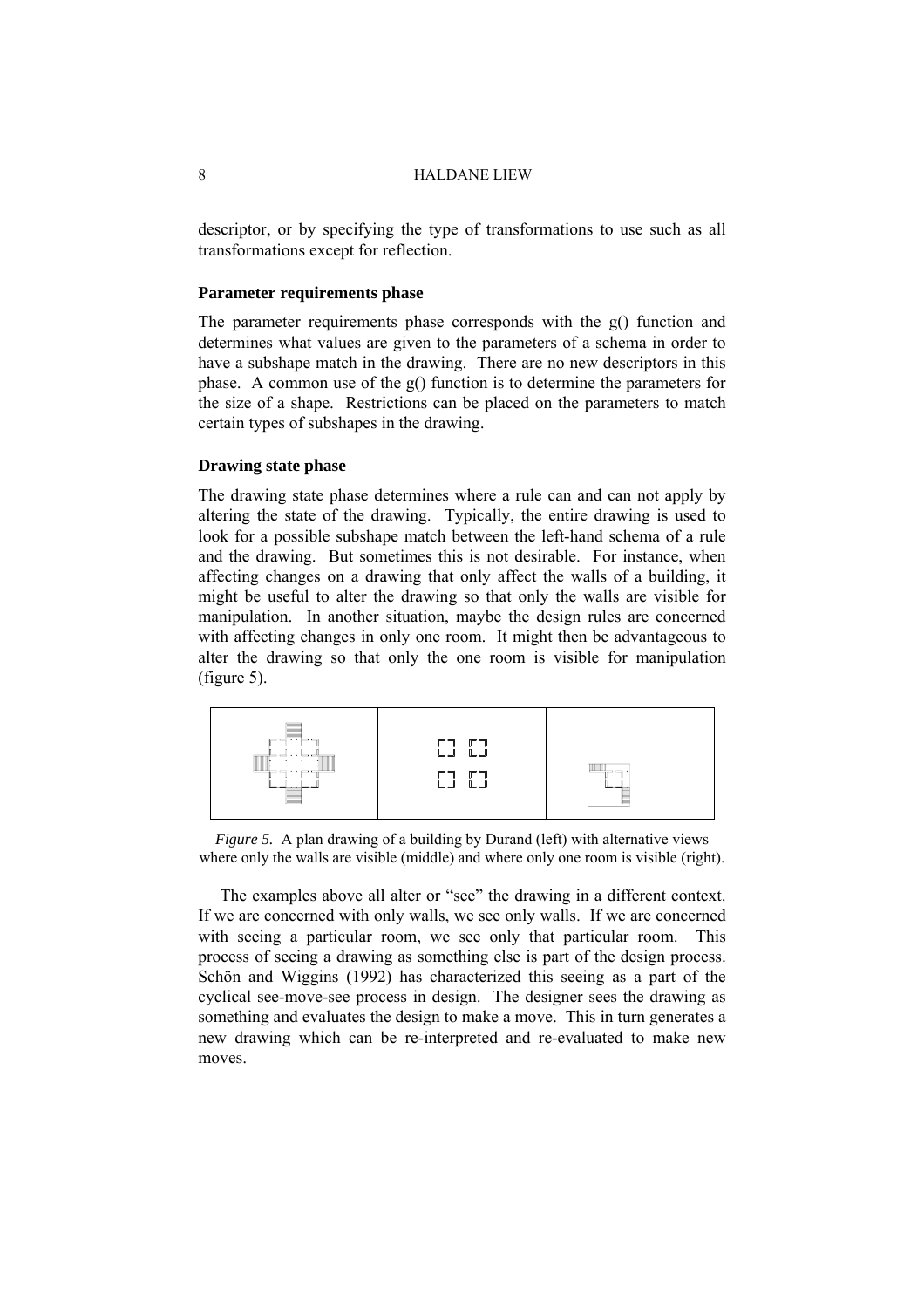In a similar fashion, the modifications permitted by the drawing context phase gives a rule the ability to see the drawing as something else. What we see varies greatly and depends, in part, on the context in which the rule is applied. The ultimate goal of this phase is to view the drawing in such a way as to isolate the parts of the drawing that are important. A drawing can be quite complex and the drawing state phase is a means to manage that complexity by removing parts of the drawing that are not of interest at the time.

The descriptors in the drawing state phase provide two generic methods for altering the drawing. The first method is information filtering which filters out unnecessary shapes from the drawing. What shapes to filter out is dependant on the labeled shapes in the left-hand schema. This method has the same effect as looking at only a specific labeled shape, such as walls, in a drawing (figure 5 middle). The name for this descriptor is label-filter.

The second method is based on visual attention. When a person pays attention to a particular object in a drawing, they produce what is commonly called the searchlight of attention (Posner 1980). The location and scope of the searchlight determines what the person is focused on. This effect is abstractly mimicked using the focus descriptor. An area of focus is demarcated by placing an enclosed polygonal shape in the drawing. All areas outside of the polygonal shape are ignored. This method has the same effect as looking at a specific room in a drawing (figure 5 right).

# LABEL-FILTER

The label-filter descriptor filters out any labeled shapes in the drawing that does not have the same labels as those used in the left-hand schema of a rule. In an architectural setting, the label-filter option could be used to filter out background information in a drawing. For instance, a drawing can consist of walls where the square grid pattern is used as the centerline (figure 6B). The black lines represent wall labeled lines and the gray lines represent the grid labeled lines. To select an empty room, the schema in figure 6A, which looks for a rectangular room that is void of shapes on the interior, could be used.

Unfortunately this schema will find no rooms in figure 6B because the void zone will detect the grid labeled lines whenever it finds a room. To fix this problem, the label-filter option in the schema is turned on (figure 6C). This has the effect of removing any labeled shapes in the drawing that are not part of the labeled shapes used in the schema (figure 6D). Since the schema does not have any grid labeled lines in it, the grid labeled lines in the drawing are temporarily removed before searching for an empty room. With the grid lines removed, the three empty rooms can now be selected.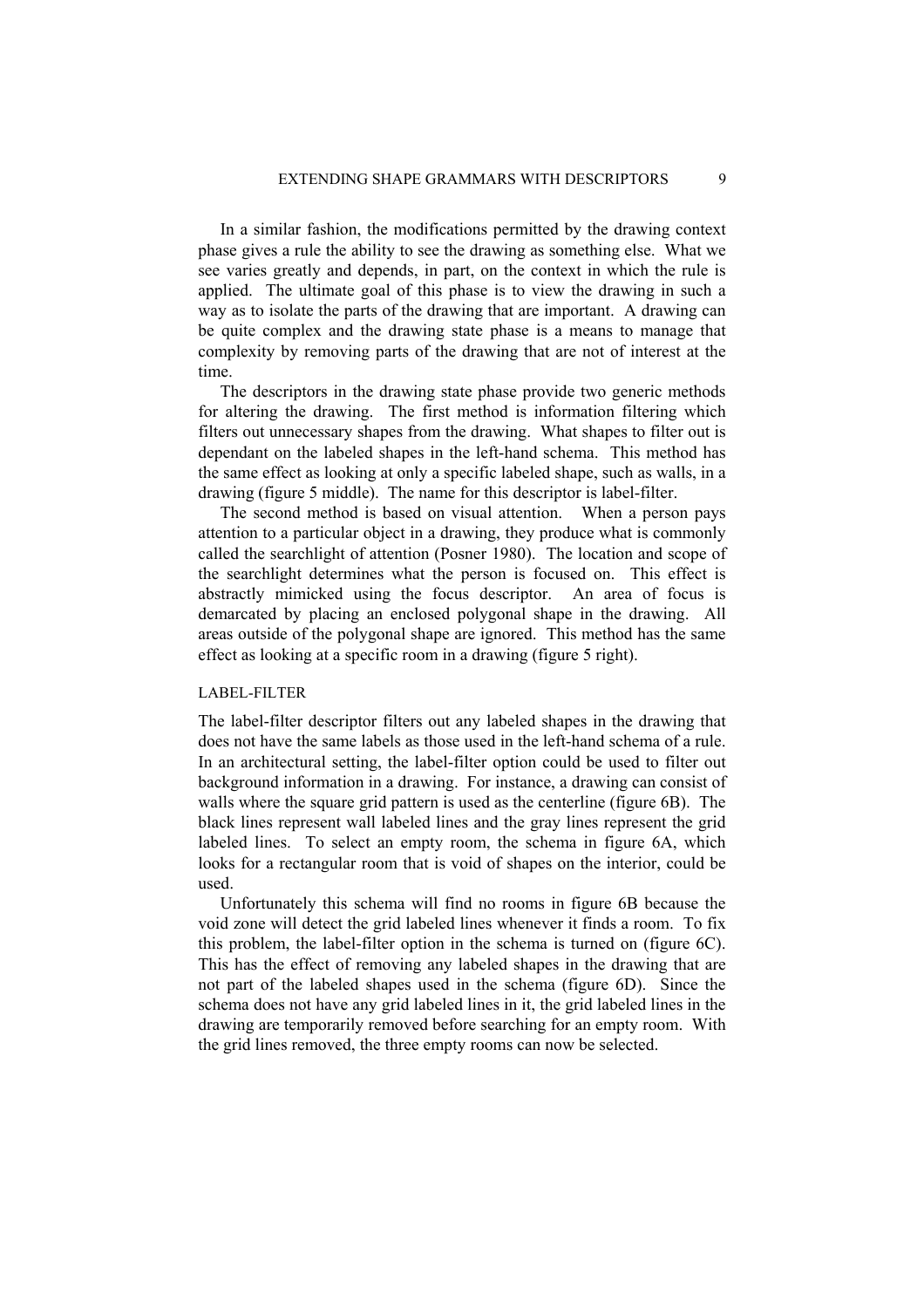

*Figure 6.* (A) A schema that looks for an empty rectangular room with the labelfilter option turned off. (B) A drawing where the grid lines are used as the centerline for the wall. (D) A schema that looks for an empty rectangular room with the label-filter turned on. (C) A drawing showing the effects of the label-filter option. Only the wall labeled lines, shown in black, remain.

### FOCUS

The focus descriptor controls what area or areas of the drawing can be used to find a subshape match. These areas are demarcated by enclosed polygons composed of a special labeled line named "focus". The focus lines can be altered and erased, just like any other labeled line and the enclosed polygons can be of any shape, concave or convex, as long as the lines do not intersect themselves or another focus polygon.

When a drawing contains an enclosed polygon composed of focus lines, all lines outside of the enclosed area are temporarily removed from the drawing. This temporary state is persistent until the focus lines are erased. Therefore, once a focus line is placed, all subsequent rules can only apply inside the demarcated areas. To apply a rule outside of the focus area, the focus lines have to be erased.

In an architectural setting, the focus lines can be used to define where changes can occur. For instance, suppose the task is to replace a wall with a series of columns at grid intersections (figure 7). The straightforward method is to write rules that transform walls of various sizes into a series of columns. The problem with this method is that you will need an infinite number of rules to accommodate the infinite number of possible wall and grid sizes.



*Figure 7.* The derivation shows one wall of the floor plan transformed into a series of columns where the columns are placed at the grid intersections.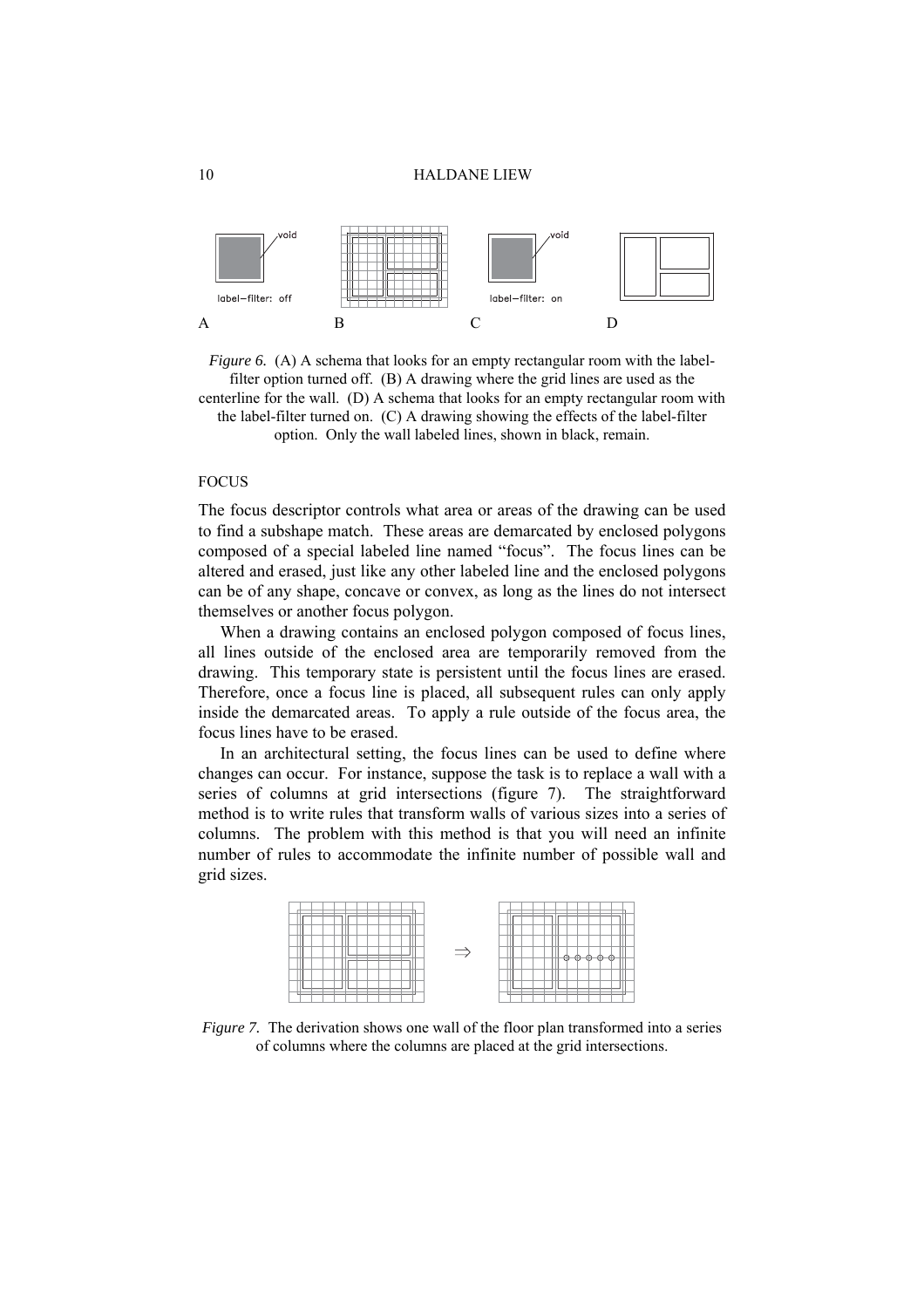Another method is to develop a procedural series of rules that can vary according to the size of the wall and grid. A derivation of this process is shown in figure 9 using the rules in figure 8. The first step is to define the area where the columns will be placed. In this particular case, it is in a wall. We can use rule A1 to place a focus rectangle around the desired wall. The next step is to place columns at the grid intersections. This can be achieved by applying rule A2 in parallel. If the focus rectangle did not exist, then the rule would have applied to all the grid intersections in the drawing as opposed to only the grid intersections inside the focus rectangle. The last step is to replace the walls and remove the focus polygon so that subsequent rules can apply to the entire drawing using rule A3.



*Figure 8.* Rule A1 places a focus rectangle around a wall. Rule A2 places a column at a grid intersection. Rule A3 removes the focus lines and caps off the walls.



*Figure 9.* Derivation to replace a wall with a series of columns using the rules in figure 8. Rule A1 adds a rectangular focus to the selected wall. Rule A2 is applied in parallel to place a column at every grid intersection inside the focus area. The last rule applied is rule A3 which removes the focus lines and patches up the walls.

The three step process I have just described requires that the rules are applied sequentially and in the correct order. Typically this is achieved by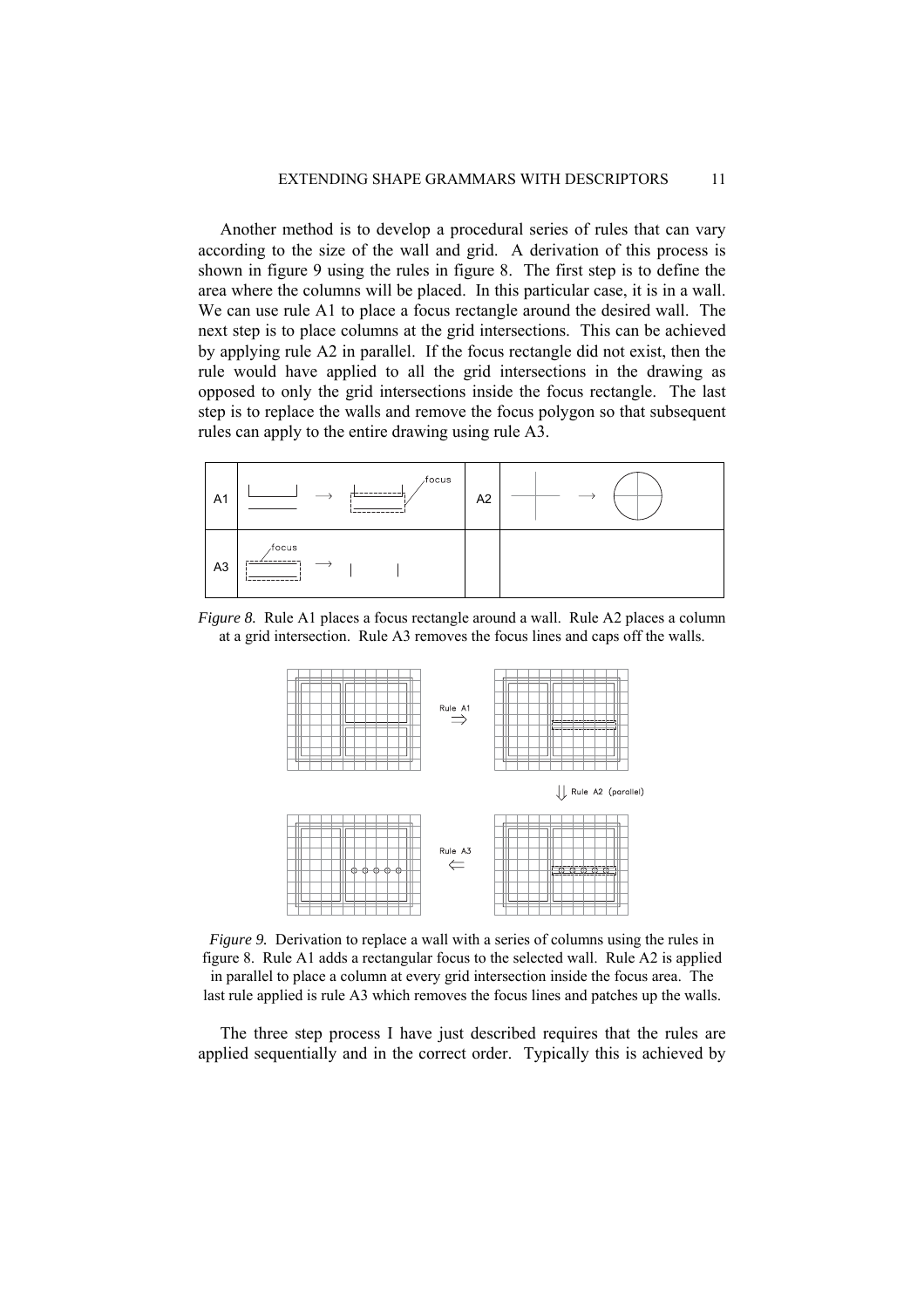using state labels. The next section will show some alternative methods for controlling the execution of a grammar.

## **Rule selection phase**

The rule selection phase determines the flow of the grammar by manipulating the availability and sequencing of rules. A grammar is composed of rules which can be placed into three general categories (figure 10). Of all the rules in the grammar, typically only a subset of the rules will have an effect on the drawing at any point during the derivation. This is the first category: applicable vs. inapplicable. The applicable rules can be further divided into constructive or destructive rules. Just because a rule can affect changes in the drawing does not necessarily mean it is the productive change for the design. The final category subdivides constructive rules into salient and deterministic rules (Li 2002). Salient rules provide the user of a grammar with design choices. Deterministic rules, on the other hand, are mechanistic rules used to complete a design transformation.



*Figure 10.* The three general categories of rules are applicable vs. inapplicable, constructive vs. destructive, and salient vs. deterministic.

Ideally, a grammar should provide the user with rules that are applicable, constructive and salient in nature. There are two descriptors in the rule selection phase towards achieving this goal: directive and rule-sets. The directive is used to define an explicit sequence of rules called a macro. The sequence is dependant upon the success or failure of a given rule to apply. The rule-set descriptor determines the availability of a set of rules at any point during the derivation of the grammar. Sets of rules are typically associated with stages of a grammar.

# **DIRECTIVE**

The directive descriptor adds an additional component to the rule that dictates which rule to apply next depending upon the success or failure of the current rule to apply. There are two options to the directive descriptor: success rule and failure rule (figure 11). The success rule determines which rule to apply next if the rule was successfully applied. The failure rule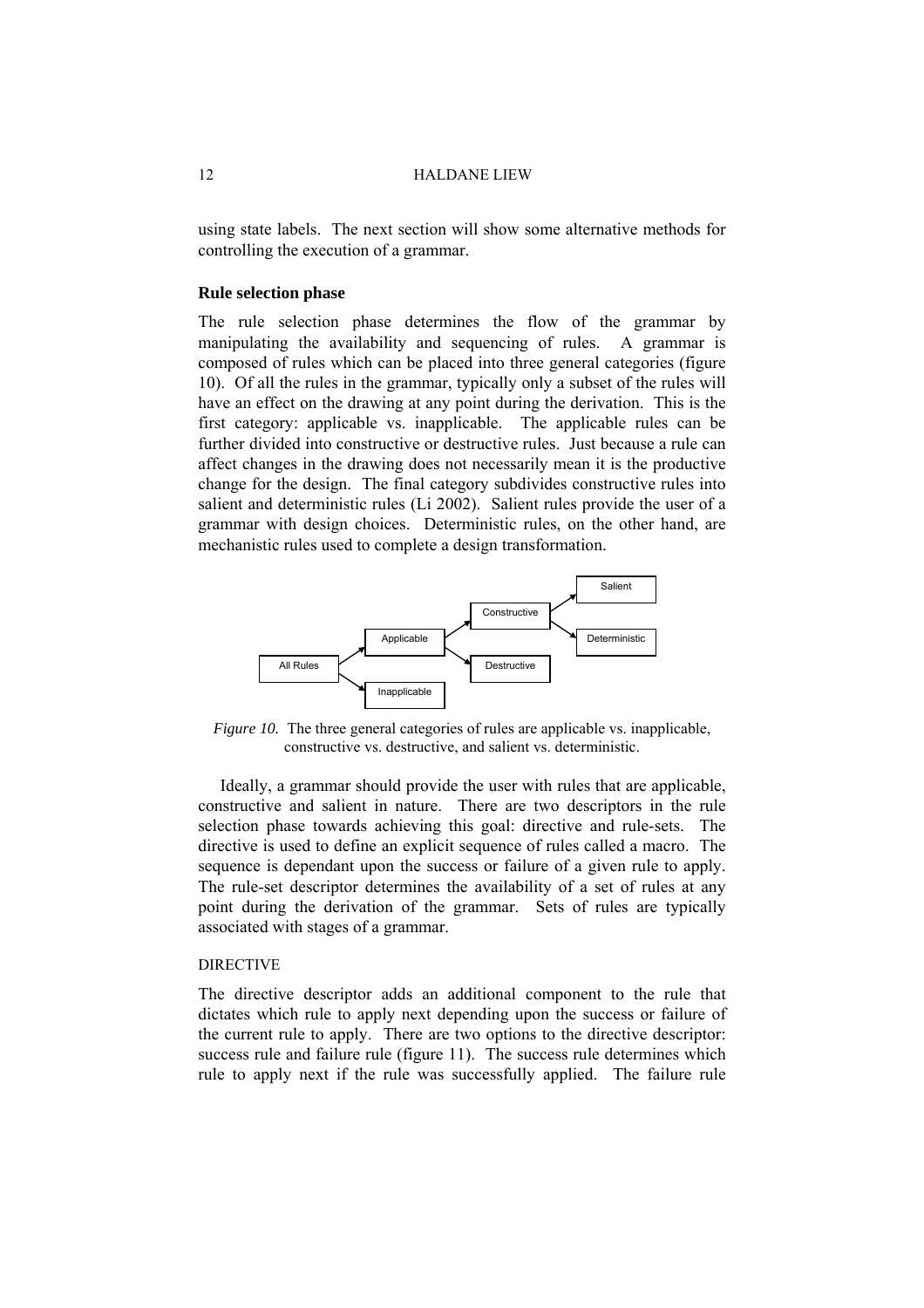determines which rule to apply next if the rule fails to apply. This occurs when the left-hand schema of a rule does not exist in the drawing. The rule specified in the success rule or failure rule can be any rule in the grammar including itself.



*Figure 11.* Diagram showing the components of the directive descriptor.

By using the directive descriptor, the author of a grammar is able to link a series of rules together to create a macro. A macro is composed of a primary rule and one or more secondary rules. The primary rule is the first rule in the macro. The secondary rules are the rules that succeed the primary rule.

An example of how the directive can be used in a grammar is shown in figures 12-14. Suppose the design task is to generate a series of walls using an underlying pattern as the centerline (figure 12). One method to achieve this effect is to offset the centerlines half the thickness of the walls and then trim off lines at the intersections where the walls join. This process can be achieved by applying the four rules in figure 13 in sequential order.



*Figure 12.* The derivation shows orthogonal centerlines (shown in gray) used as a basis to generate the walls (shown in black).

Each rule is linked to the next rule through the use of the directive. Rule R01 is applied in parallel first then rule R02, R03, and R04. R01 is the primary rule and R02, R03, and R04 are the secondary rules. Since rule R03 and R04 are subshapes of R02, it is possible for rule R03 and R04 to apply in situations where rule R02 should have been applied instead. For this reason, if the rules are applied in a different order, the results could potentially be incorrect and produce a dead-end state (Liew 2002). The derivation of the four rule macro is shown in figure 14.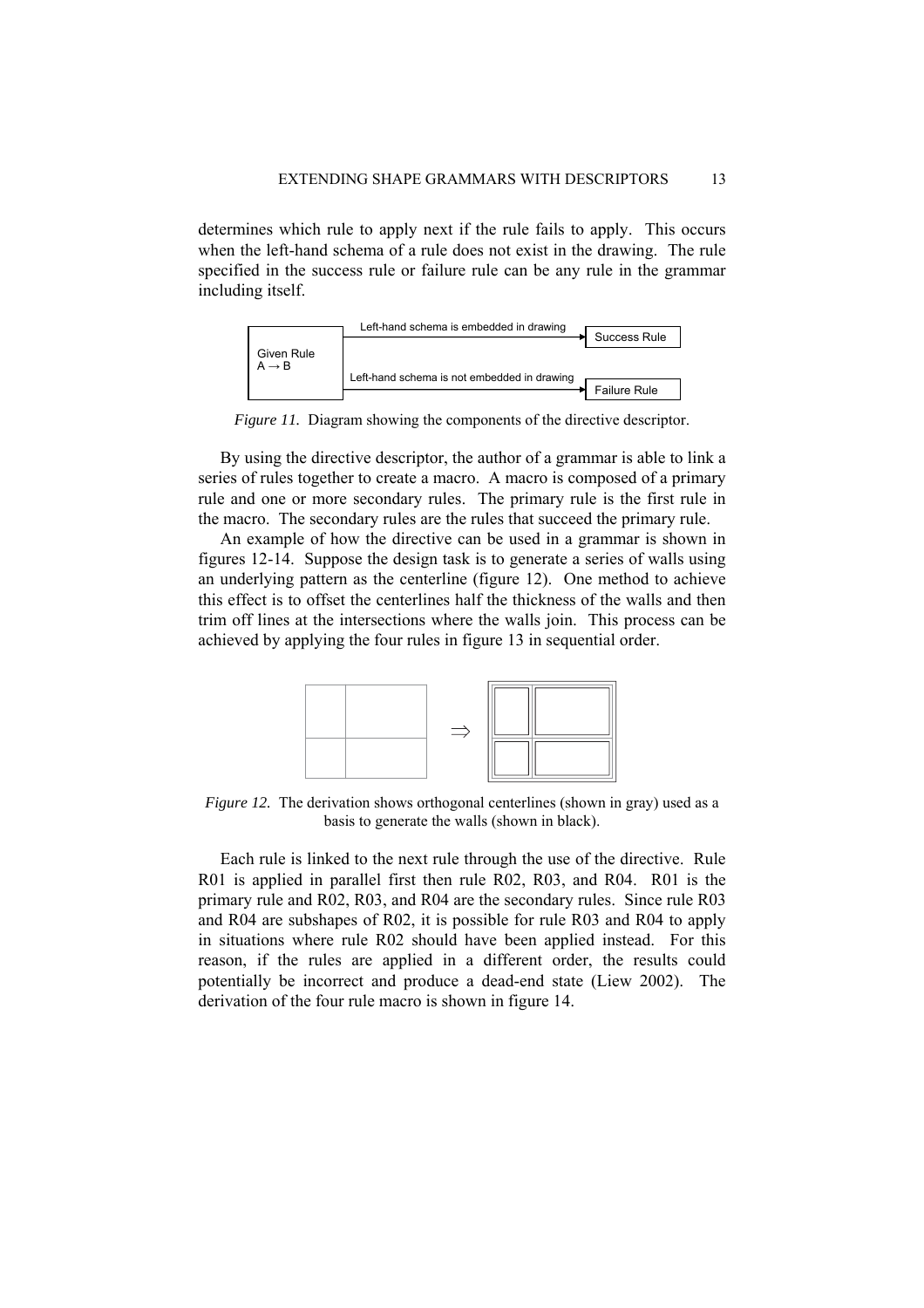

*Figure 13.* A macro composed of four rules linked together using the directive descriptor. Rule R01 offsets a pair of lines by distance x. R02 trims off the excess lines that occur in a cross intersection. R03 does the same for T intersections. And R04 trims and connects lines in an L intersection.



*Figure 14.* Derivation showing the result of applying the four rule macro shown in figure 13. All rules applications are parallel applications.

To achieve the same effect without the use of the directive descriptor requires the use of labeled points which act as state labels. Each rule would need to have a unique state label so that there is no confusion as to which rule to apply. For a grammar with few rules, this is a manageable task. But if there are hundreds of rules with hundreds of unique state labels, the grammar becomes daunting and unmanageable. The directive manages the complexity of having numerous state labels by placing the information of which rule to apply within the rule.

The main difference between using state labels and the directive descriptor are: (1) The mechanism for determining the next rule, when using the directive, is not in the drawing but in the rule; (2) The directive creates a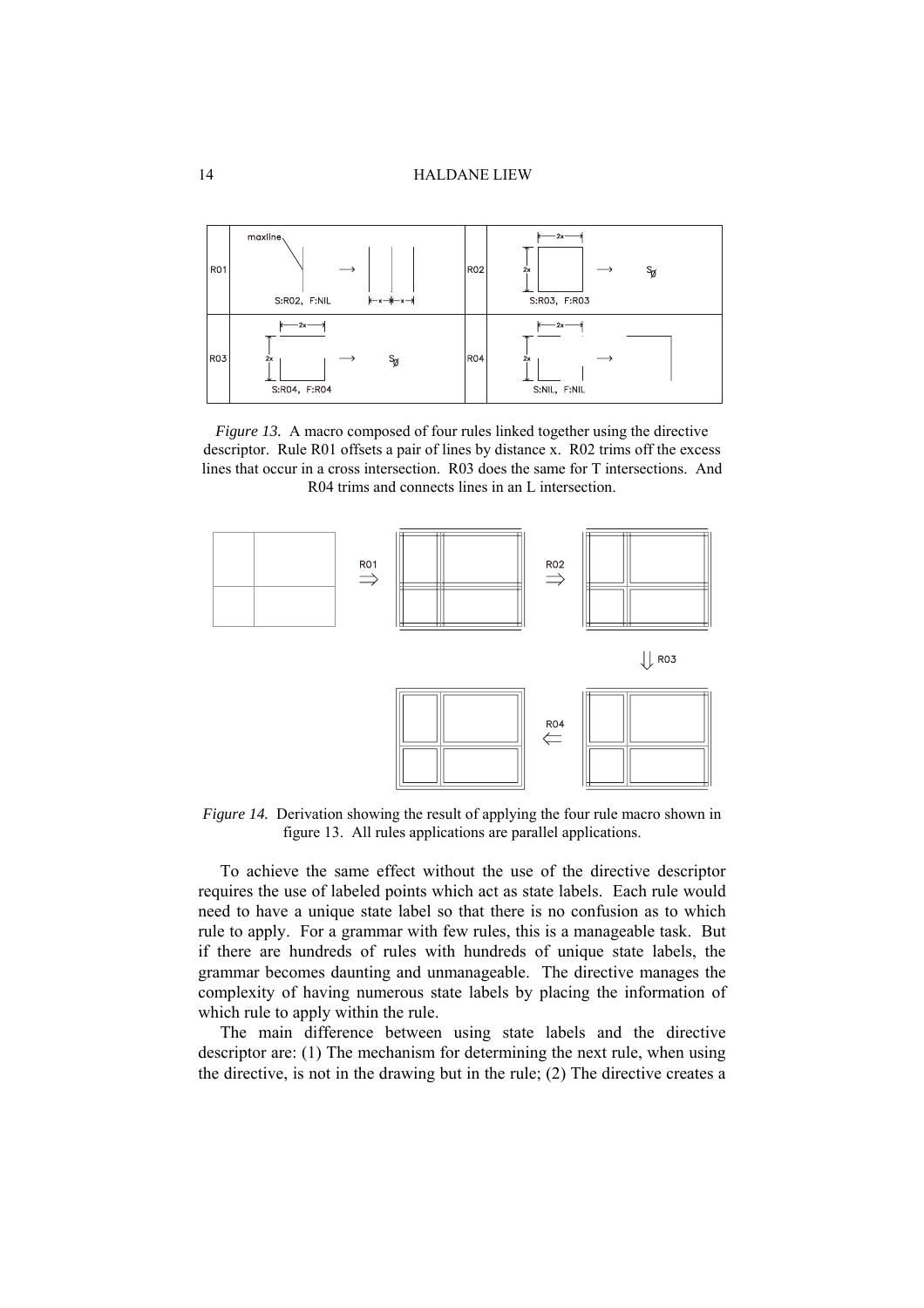macro which can not be subverted by adding a rule with the same state label; (3) The directive has a failure component which allows an alternative rule to apply if a rule fails. The failure component can be used as a terminal case for recursive rules.

A macro is designed to start from the primary rule. If the user picks a secondary rule to apply, the macro will not necessarily work as intended. Often times, the author of a grammar wants to prevent the user from selecting the secondary rules of a macro because it can have negative effects on the design. One means of controlling this restriction can be accomplished by using the rule-set descriptor described in the next section.

RULE-SET

The rule-set descriptor provides the user of a grammar with a set of rules at any point during the derivation of a grammar. This is achieved with a parallel description that contains a group of rules called a rule-set. A rule-set usually corresponds to one stage of a grammar. A change in the rule-set is the same as going from one stage of the grammar to another. A rule is able to modify the rule-set with three control options: set-rule, which defines the set of rules that are available, add-rule, which inserts additional rules into the rule-set and sub-rule, which removes rules that exist in the rule-set. An illustrative derivation is shown in figure 15 where the rule-set of each step is complete different from the previous step.



*Figure 15.* An illustrative derivation of a grammar showing the changes in the rulesets. Each step is composed of a drawing on the left and the parallel rule-set description on the right. In the first step, the rule-set is composed of R01, R02, R03, and R04. In the second step, the rule-set changes to R05, R06, R07 and R08.

The appropriateness of the rules in the rule-set is determined by the author. Ideally, the rule-set should include only rules that are applicable, constructive and salient. By presenting the user with all viable options, the rule-set mechanism alleviates the need for the user to determine which rules can and can not apply at any stage of the grammar.

The rule-set descriptor helps the author to organize a complex set of rules when designing a grammar. The author has the flexibility to use the same rule in different stages of the grammar. He can also prevent the user from using a rule, even if it is applicable, by not including the rule in the rule-set.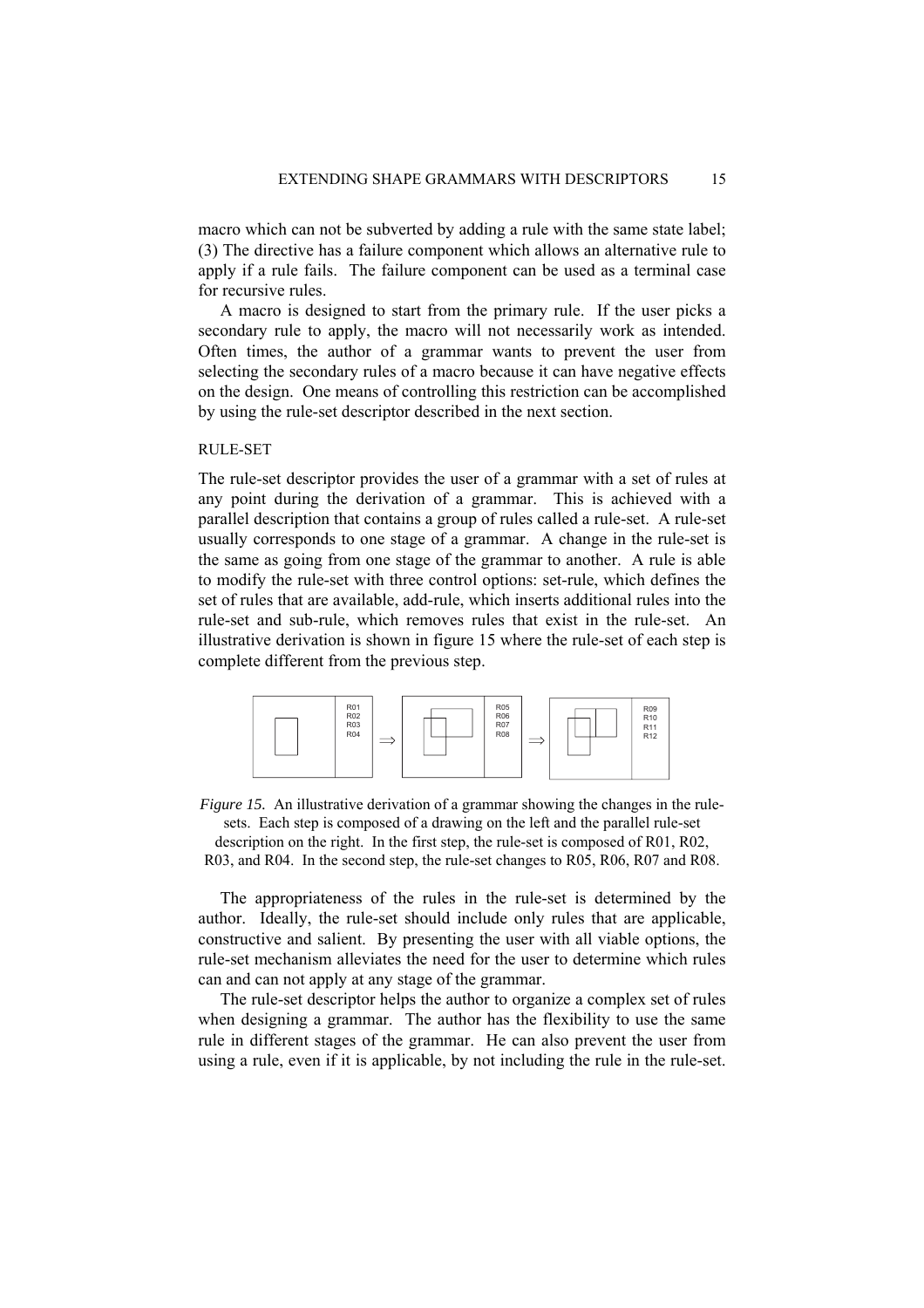This method is commonly used in conjunction with macros. By including only the primary rule of a macro in the rule-set, the author of a grammar can prevent the user from selecting the secondary rules.

Figure 16 is a diagram of a sample grammar that illustrates how rule-sets in combination with directives can be used to define and manipulate stages of a grammar. The diagram shows the first three stages of a sample grammar. In the first stage, the user has four options: R01, R03, R06, and R07. This stage also has two macros: R01+R02 and R03+R04+R05. Although the actual number of rules in the first stage is seven, the user can only select four of the rules. The rule-set descriptor acts as a filter to differentiate the salient rules from the deterministic rules of a macro.



*Figure 16.* Diagram showing how stages of grammar can be defined using the ruleset and directive descriptors. Each stage created by the rule-set is represented by a gray box and the white rectangles inside are rules. The user can select any of the rules in the gray boxes. The lines connecting the rules together represent a directive link. A success rule is denoted by the letter "S" and a failure rule is denoted by the letter "F". If there is no letter then both the success and failure rules are the same.

Two of the rules in the first stage change the rule-set with the rule-set controls. Rule R06 uses the sub-rule control to remove rule R01 and R06 from stage1. This might occur when a rule affects some changes to the drawing which makes other rules no longer useful. Rule R07 changes the rule-set to go to stage2 which is composed rules R08 through R13. This can be achieved by using set-rule or combining both the sub-rule and add-rule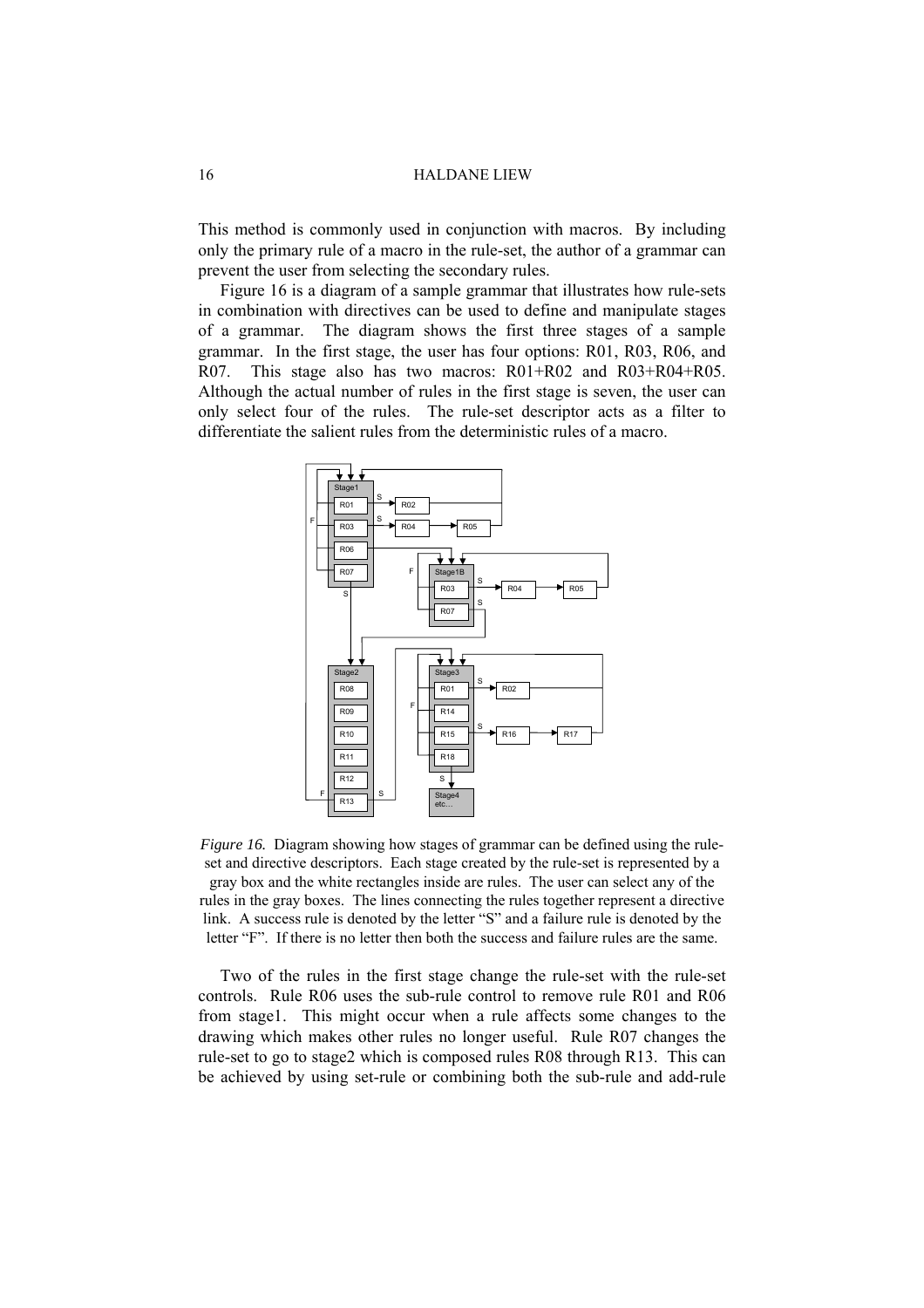controls to define the new rule-set. Rule R13 changes the rule-set in stage2 to go to stage3 if it is applied successfully to the drawing. If rule R13 can not be applied to the drawing then the rule-set is changed to go back to stage1. Such a move might occur if certain conditions do not exist in the drawing and requires rules in another stage to implement the necessary changes.

The rule-set can also reuse rules from other stages of the grammar as sho wn in the stage3 of the diagram. Stage3 has seven rules but the rule-set only allows the user to select four of the rules. Two of the rules in the ruleset are the primary rules of a macro. One of the two macros, R01+R02, is a macro from stage1. The rule-set description allows a rule to be used in any rule-set without having to modify the rule.

The rule-set descriptor simplifies the process of modifying state labels in rul es by providing a separate mechanism that explicitly groups rules together. The key difference between using the rule-set descriptor and using state labels is the parallel description in rule-sets that succinctly displays for the user what rules are available for application. Both methods are control flow mechanisms and may be combined together to obtain even more detailed control over the execution of a grammar.

## **Implications of the six phases**

I have described characteristics of the six phases in the rule application process and their corresponding descriptors. Three of the phases, parameter requirements, transformation requirements, and application method are based on the original formulas (equations 1-2) which are concerned with the mechanics of applying a rule (Stiny 1980, 1990, 1991).

$$
t(g(A)) \le C \tag{1}
$$

$$
C' = C - t(g(A)) + t(g(B))
$$
 (2)

The new phases, rule selection, drawing state, and contextual req uirements complement the original formula by addressing the decision making process when applying a rule. These phases can be incorporated together to generate a new set of formulas.

Traditionally, the matching conditions between a schema and the drawing are determined by the parameters, the transformations, and the parts relation. original formula as follows: The contextual requirements phase introduces an additional matching constraint based on a predicate function. In order for a schema to have a subshape match in a drawing, all three components must be true. The parameters and transformations must produce a shape that is embedded in the drawing and the predicate function must be true. This changes the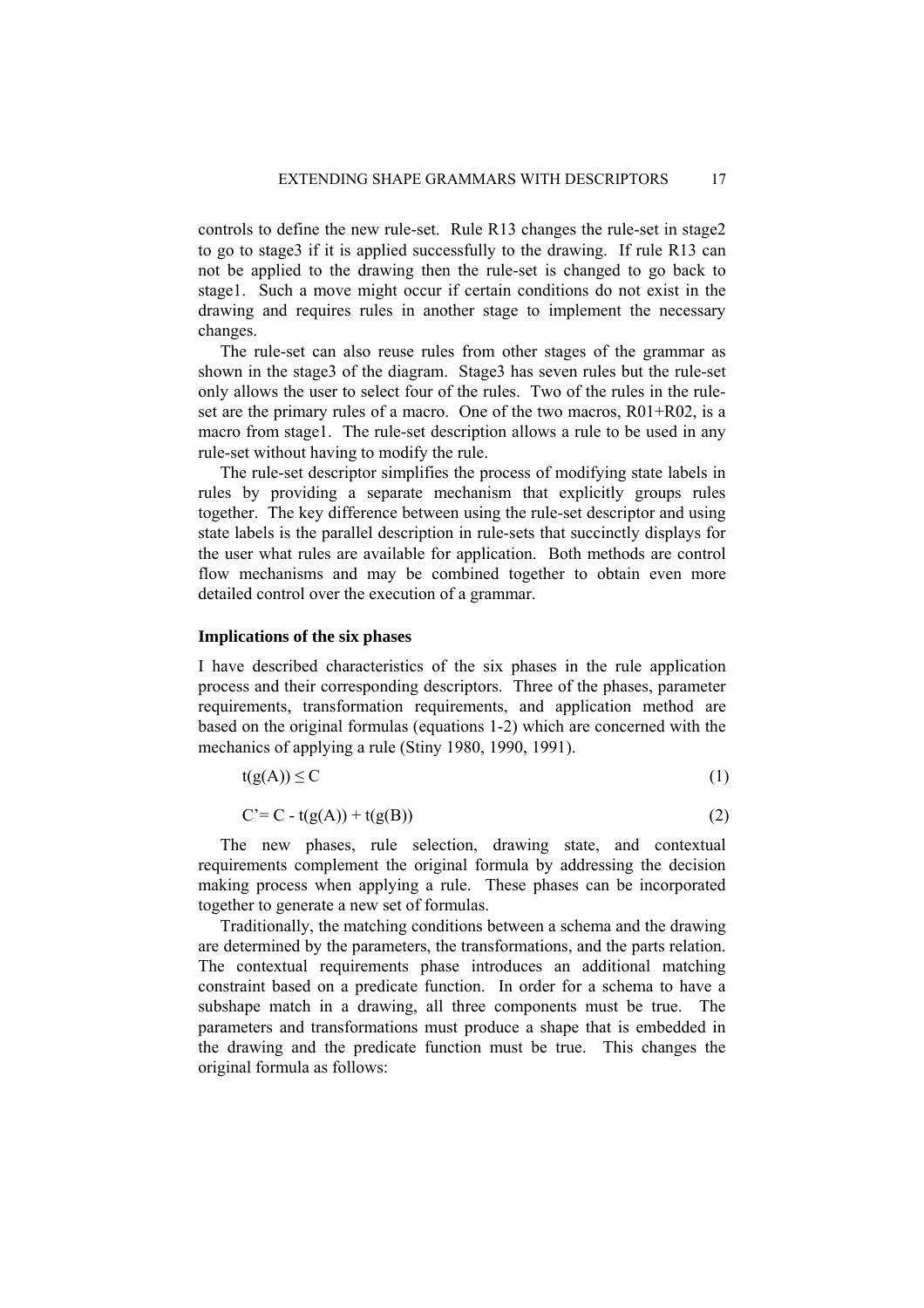# $p(t(g(A))) \le C$  (3)

Here p() is the additional predicate function of the contextual requirements phase. There are two descriptors in this phase: maxline and zon e. The maxline descriptor tests to make sure the subshape lines used for embedding are maximal lines. The zone descriptor tests a predicate function against a demarcated area of the subshape in the drawing. One commonly used predicate is void which checks if an area of the drawing is void of all shapes.

The contextual requirements phase modifies the matching condition between the schema and the drawing by altering the schema. The drawing state phase, on the other hand, modifies the matching condition by altering the drawing. The goal of the drawing state phase is to isolate portions of the drawing for rule application. This is achieved by hiding elements or areas of the drawing. This phase is composed of functions that "see" the drawing in a different context. The "see" function can be incorporated into the original formula in the follow manner:

$$
t(g(A)) \le s(C) \tag{4}
$$

Here  $s()$  is the function that changes what the rule sees in the drawing. The drawing state phase has two descriptors: label-filter and focus. The lab el-filter descriptor determines what elements of a drawing can be used for a subshape match. When the label-filter option is used, all labeled shapes in the drawing that are not in the left-hand schema of a rule will be removed. The focus descriptor, on the other hand, determines what areas of the drawing can be used for a subshape match. The applicable areas are defined by enclosed polygons marked by special focus labeled lines. Any shape outside of the enclosed polygons can not be used for a subshape match.

Putting the two modifications together we get the following formulas:

$$
p(t(g(A))) \leq s(C) \tag{5}
$$

$$
C' = C - p(t(g(A))) + t(g(B))
$$
\n
$$
(6)
$$

Here  $p()$  is associated with the contextual requirements phase and  $s()$  is associated with the drawing state phase. And finally, to have a set of all po ssible subshapes:

For all t and g such that 
$$
p(t(g(A))) \leq s(C)
$$
 (7)

And to apply the entire set of subshapes to drawing C:

$$
C' = \sum (C - p(t(g(A))) + t(g(B)))
$$
\n(8)

The formulas mentioned so far deal with the mechanics of the rule application process. This includes the drawing state, parameter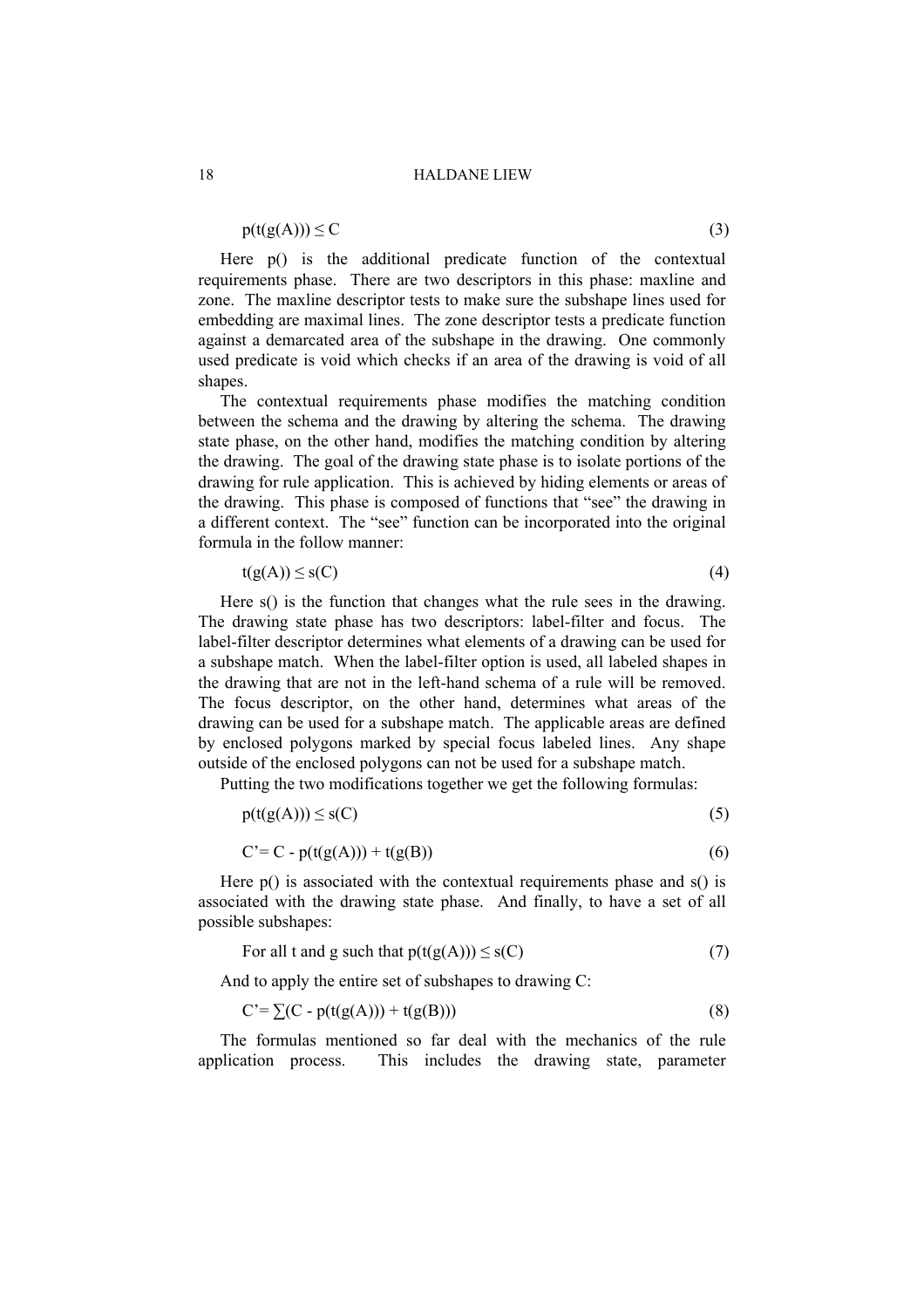req uirements, transformation requirements, contextual requirements and application method phases. The rule selection phase does not apply to the above formulas because it deals with the overall control of the grammar.

Rule-sets are an explicit mechanism for grouping rules in a grammar. The des criptor uses a parallel description to show the user which rules are The two descriptors in the rule selection phase are rule-set and directive. available to choose from at different stages in the grammar. The directive is another control mechanism that dictates which rule to apply next depending upon the success or failure of a given rule to apply. Both descriptors are alternatives to the use of state labels which is the traditional method used in shape grammars to control the execution of the grammar.

developing the new descriptors (figure 17). The characteristic of each phase dea ls with the decisions necessary to apply a rule. By developing The six phases of the rule application process is the framework for descriptors that can manipulate those decisions, greater control is obtained over how a rule is selected and what the matching conditions are between the left-hand schema of a rule and a drawing. The descriptors provide mechanisms for rule selection, a method to incorporate context as part of the schema definition, and a means to filter information in a drawing. The set of new descriptors creates a type of meta-language for the shape grammar language (Liew 2003).



Figure 17. The diagram shows how the seven descriptors relate to the six phases of the rule application process and the new formulas in the shape grammar language.